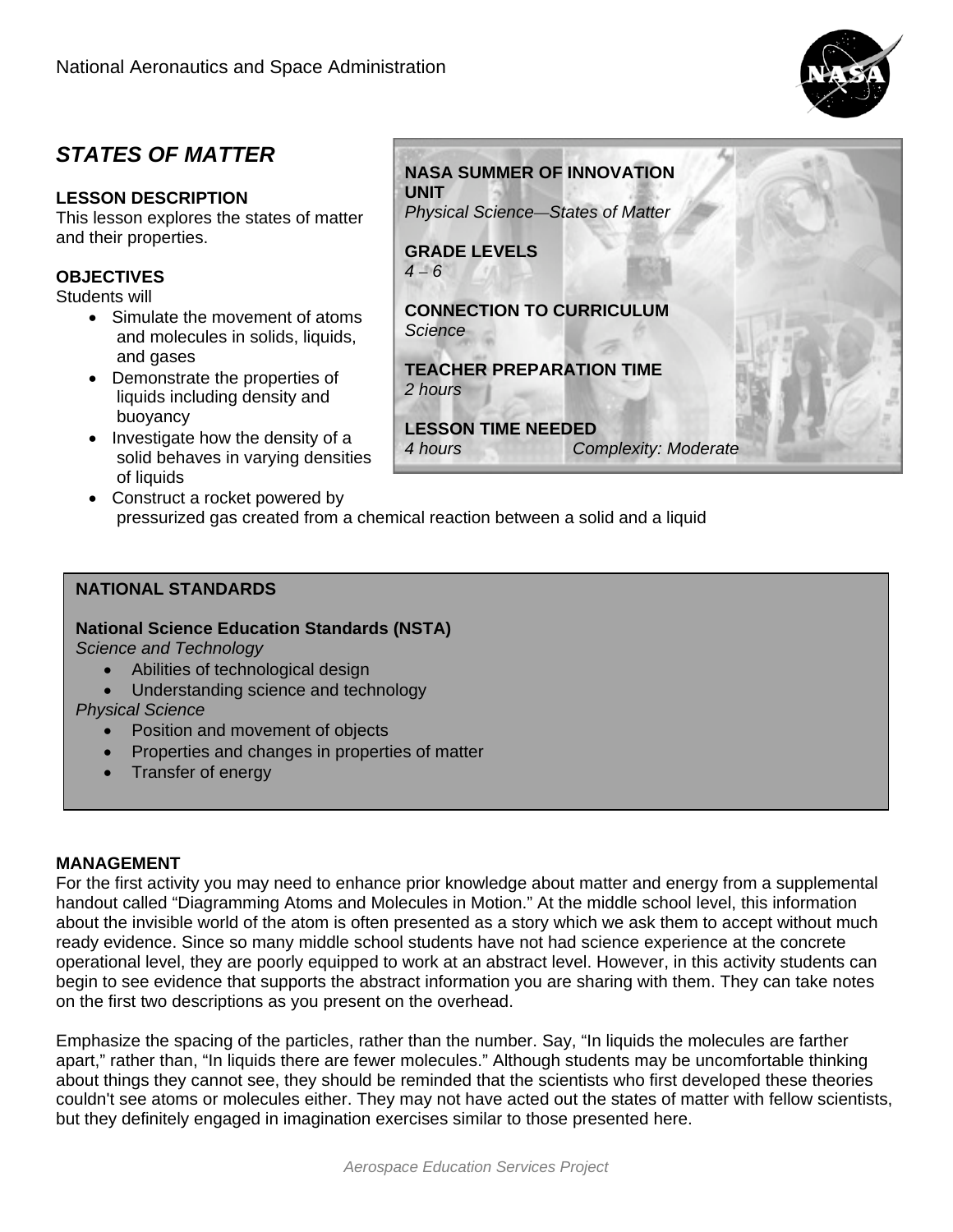For the second activity where students create a liquid rainbow, students should never taste any chemical in the laboratory setting. If the students cannot quess correctly, then tell them they will learn the "secret ingredient" after the next step of the demonstration. Also, presenting the liquids as different colors eliminates the potential for students to pour the chemicals back into the dispensing container thereby contaminating a larger quantity. Tell them that all of the liquids used in this activity are colorless and that you have added color for safety and that the color has no effect on the results of the lab. Remind students to never put the pipet or any substance in a lab in their mouths.

The third activity is suggested as a demonstration. Prepare these solutions before students arrive in the class so they are not aware that there is a difference among solutions.

For the fourth activity where the students build rockets, it may be helpful to make samples of rockets in various stages of completion available for students to study. This will help some students visualize the construction steps. Be sure to use white film canisters where the lid snaps inside the canister.

#### **CONTENT RESEARCH**

Matter commonly exists on Earth in three forms: solid, liquid, and gas. These three forms are called the three states of matter. Matter is usually found in only one form at ordinary Earth temperatures. The main difference between material in the solid state, the liquid state, and the gas state is how fast its molecules are moving. As a solid, the molecules are tightly packed and cannot move very much. As a liquid, the molecules have more space and can move about more. Gas molecules are moving very fast and are even farther apart.

Water is unusual because it can be readily found on Earth in all three states. Although it is obvious that water *vapor* (not *steam*—which is tiny liquid drops of water suspended in air) expands from its liquid volume, it may not be as obvious, and is definitely not the expected result, that ice also expands from its liquid volume. If you have ever filled ice cube trays right to the rim, you may have noted that the resulting cubes stick up over the top of the tray. The expansion of liquid water into ice allows ice to float. This unique property of water is thought to be a factor that allows life to exist on our planet.

Density is a property of matter that can be introduced by thinking in terms of the relationship between weight and volume. How can two objects that are the same size have different weights? The answer has to do with their density. An object's density is determined by comparing its mass to its volume. If you compare a rock and a cork that are the same size having equal volume, which would be heavier? The rock is, because it has more mass. Thus the rock is denser than the cork because it has more mass in the same volume.

Liquids have density too. Unlike the densities of solids, which remain relatively constant, the densities of many fluids can be easily changed. Do objects float the same way in fresh water as they do in salt water? If you have the same amount of each, saltwater weighs more than fresh water. Salt water is described as being denser than fresh water. In the case of ocean water, heating, cooling, and salinity all influence density.

Most of Earth's water (97%) is in the ocean. Seawater has unique properties: it is saline, its freezing point is slightly lower than fresh water, its density is slightly higher, its electrical conductivity is much higher, and it is slightly basic. Circulation in the ocean depends in part on differences in density of the water. Water with more salt is denser (heavier) and sinks while fresh water is less dense and "floats" on the surface. When solutions of two different densities meet, the lower density (less dense) solution will move on top of the higher density (more dense) solution.

The relationship between density of fluid, weight of an object, and buoyancy is a basic concept in understanding the behavior of seawater. These buoyancy differences can result in the separation of water into layers (stratification) within an estuary or ocean. Stratification can be disrupted by tidal mixing, heating and cooling of surface waters, and/or by wind generated water movement, such as waves and currents. This action results in vertical mixing. Density-driven currents are an important feature in coastal waters, affecting the physical, chemical, and biological dynamics in the ocean. Many marine organisms use density currents for migration, reproduction, and feeding.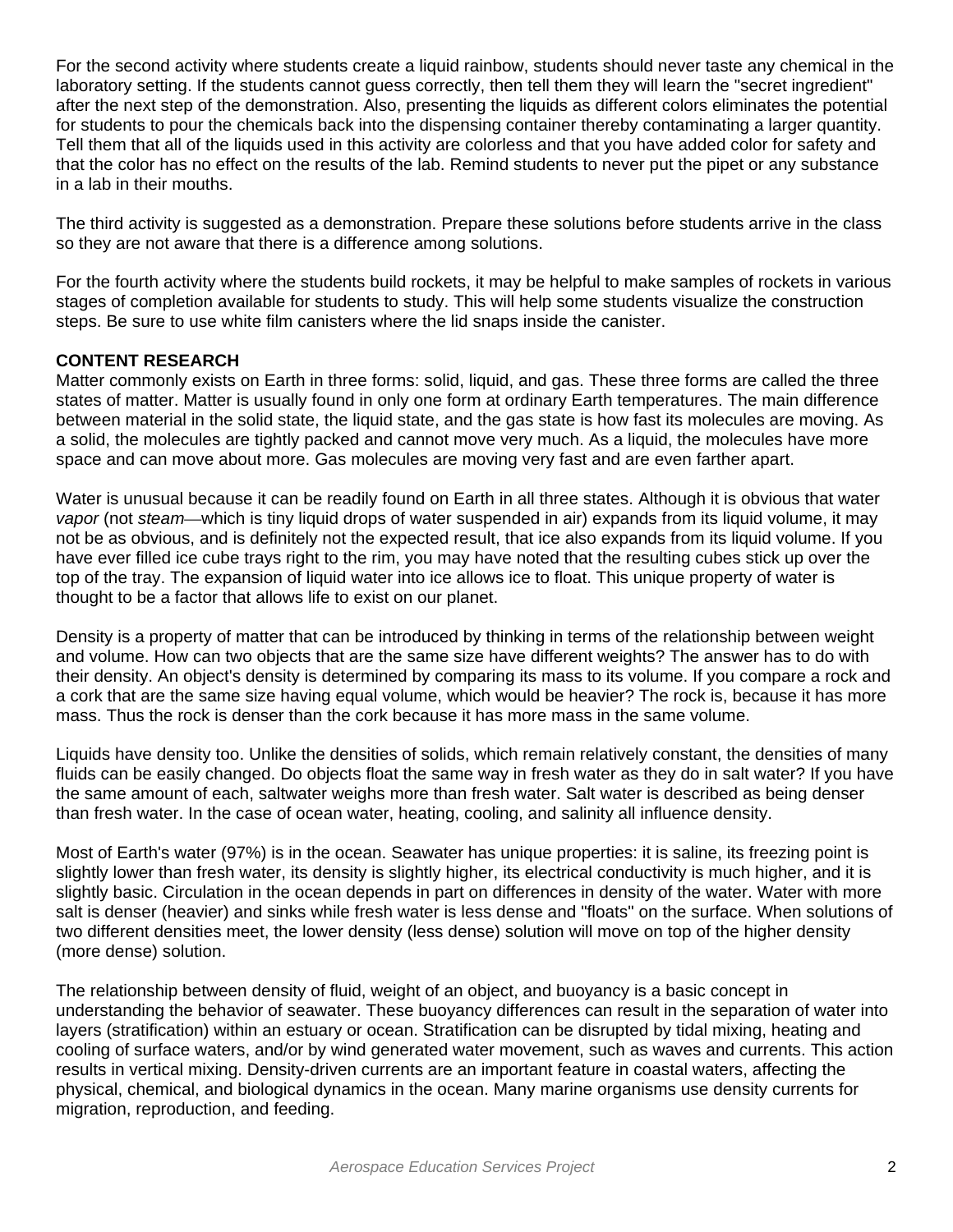As seen from space, Earth has been described as a "blue marble," dominated by sapphire oceans and swirls of white clouds. Continents appear as widely spread outposts, covering less than one-third of the planet's surface. Earth is dominated by water in all its states of matter: liquid seas, vaporous clouds, and solid ice. The interplay among these forms is depicted as a "water cycle." Ocean circulation—including currents and eddies—transports this energy as heat from the tropics to the poles. Evaporation at the sea surface releases energy into the atmosphere as water vapor. Over time, water returns to the oceans and land through the precipitation of rain or snow. This global cycling of water and energy helps to make Earth's overall climate hospitable to human and other life forms.

Yet the ties among the water cycle, ocean circulation, and climate are poorly understood. Interestingly, global measurement of sea surface salinity (SSS), the principal surface tracer of fresh water input to and output from the ocean and a direct contributor to seawater density, provides a clear way resolve these relationships. By tracking SSS over time we can directly monitor variations in the water cycle: land runoff, sea ice freezing and melting, evaporation, and precipitation over the oceans. Global SSS data taken by NASA's Aquarius satellite mission scheduled to launch in 2011 will allow us to create unprecedented computer models that bridge oceanatmosphere-land-ice systems, with the goal of predicting future climate conditions.

# **Key Concepts:**

- Matter is made up of particles too small to be seen.
- The three states of matter are solid, liquid, and gas.
- Solids, liquids and gases can be characterized by their properties (including volume, shape, and the movement and spacing of particles).
- Different densities of water, or solutions, will stratify to form layers.
- An object can both sink and float depending on its relative density to the surrounding fluid.
- A mixture can be made by combining solids, liquids, or gases that can be separated again.
- When some substances are mixed together, they chemically combine to form a new substance that cannot easily be separated.

## **Misconceptions:**

- Temperature determines states of matter.
- Gases contain fewer molecules than do liquids or solids.
- An object floats because it has air in it.
- Thick liquid is denser than thinner, less viscous liquids.
- All liquids mix.
- Objects float in water because they are lighter than water.
- Objects sink in water because they are heavier than water.
- Mass, volume, weight, heaviness, size, and density may be perceived as equivalent.
- Wood floats and metal sinks.
- All objects containing air float.
- Liquids of high viscosity are also liquids with high density.
- An object that appears to be on top of the solution is not floating but is held up by the solutions "skin."
- Objects that are completely submerged but freely suspended, such as fish or submarines, are not buoyant.

# **LESSON ACTIVITIES**

# **Activity 1: Heat As The Agent of Change: Atoms and Molecules in Motion**

Students study heat and its effects on space flight. Module from Genesis mission education http://genesismission.jpl.nasa.gov/educate/scimodule/heat/index.html

# **Activity 2: Liquid Rainbow**

Students use salt and food colorings to generate different density water and create a density rainbow http://aquarius.nasa.gov/liquid\_rainbow.html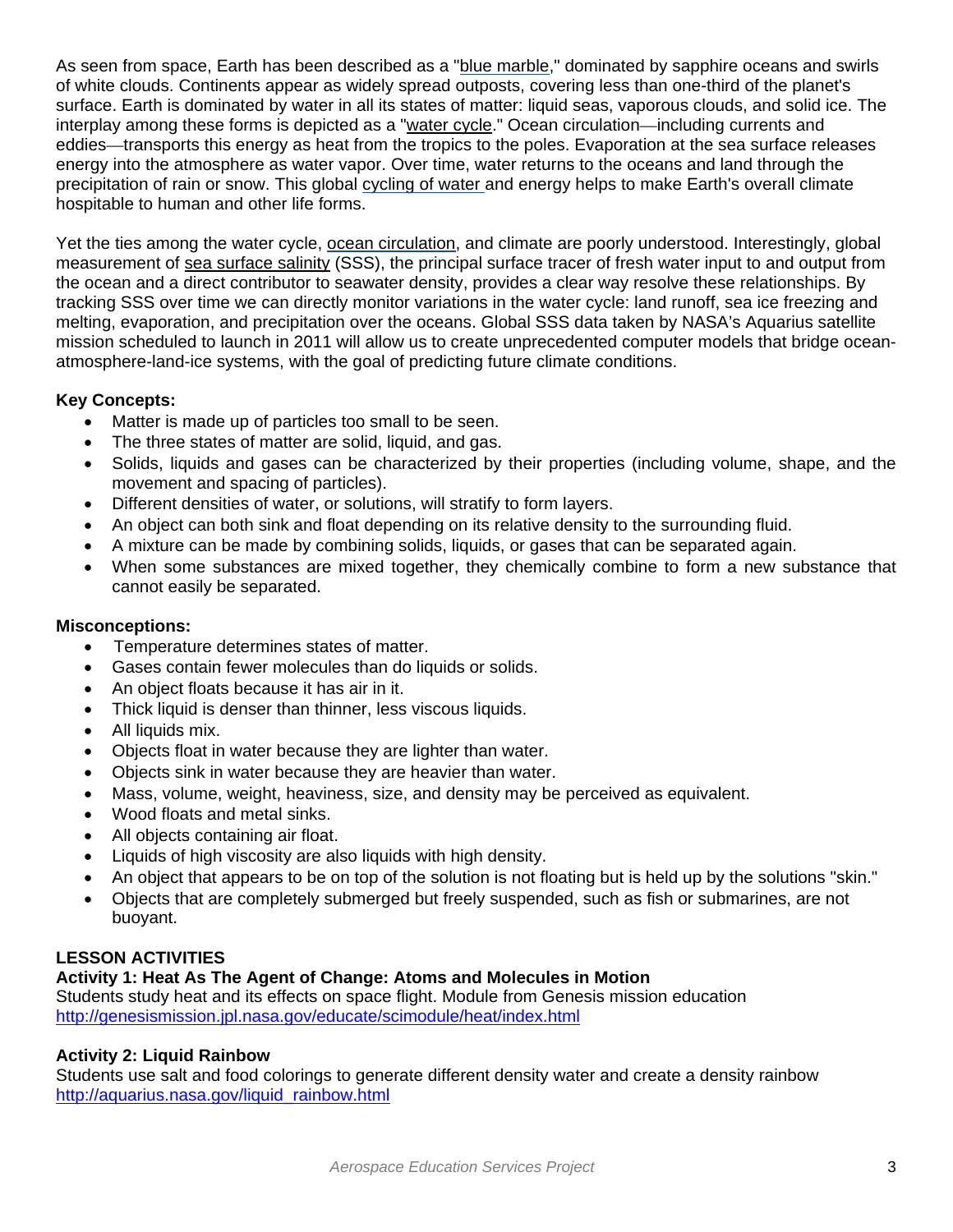# **Activity 3: Potato Float**

Students will float an object in varying density solutions. http://aquarius.nasa.gov/potato\_float.html

#### **Activity 4: 3-2-1 Pop!**

Students construct a rocket powered by the pressure generated from an effervescing antacid tablet. [3-2-1 Pop!](http://www.nasa.gov/pdf/265386main_Adventures_In_Rocket_Science.pdf)

# **ADDITIONAL RESOURCES**

This demonstration reintroduces three of the states of matter (solid, liquid, and gas), and introduces the fourth state of matter, plasma, and its connection to the Sun. It also provides an overview of the IBEX mission to explore the boundary of the solar system. http://teachspacescience.org/graphics/pdf/10001138.pdf

This kinesthetic science demonstration introduces four states of matter: solid, liquid, gas, and plasma, and how the addition of energy can transform matter from one state to another. http://teachspacescience.org/graphics/pdf/10001139.pdf

Construct models of greenhouse gas molecules using gummy drops. http://spaceplace.nasa.gov/en/kids/tes/gumdrops/index.shtml

Briefing of the NASA AQUARIUS/SAC-D mission designed to investigate sea surface salinity from space. [Sea Surface Salinity From Space](http://aquarius.nasa.gov/pdfs/Aquarius_Mission_Brochure_508_Compliant.pdf)

Lithograph and background information on the NASA AQUARIUS/SAC-D mission designed to investigate sea surface salinity from space. http://aquarius.nasa.gov/pdfs/aq\_sacd\_litho\_final.pdf

#### **DISCUSSION QUESTIONS**

- Define the following terms: solid, liquid, and gas. *Gas: The state of matter without a set shape or volume. Liquid: The state of matter with a set volume but no set shape. Solid: The state of matter with a set volume and a set shape.*
- Give an example of each of the three states of matter that was not discussed in class. *Answers will vary. Example: Water is liquid. Ice is solid. Water vapor is gaseous.*
- You get to be a molecule in a solid, a liquid, or a gas. Which would you rather be? Why? *Answers will vary. Example: I would rather be a gas because the particles have a lot of energy.*
- Why do some objects float or sink relative to other objects? *An object can both sink and float depending on its relative density to the surrounding fluid.*
- How is salt water different from fresh water? *If you have the same amount of each, saltwater weighs more than fresh water. Salt water is described as being denser than fresh water.*

#### **MATERIALS**

Activity 1: Atoms and Molecules in Motion

- Floor space for student simulation masking tape
- Copies of student text: "Atoms and Molecules in Motion: States of Matter"
- Student copies of: "Diagramming Atoms and Molecules in Motion" handout
- An overhead transparency of: "Diagramming Atoms and Molecules in Motion" handout

#### Activity 2: Liquid Rainbow

- Four large containers (e.g., pitchers or milk jugs)
- Food coloring (four colors)
- Transparent drinking straws
- Pickling salt (preferred)
- Five vials or test tubes per student group (four for solutions and one for waste)

#### Activity 3: Potato Float

- Three tall beakers
- **Water**
- **Salt**
- Spoon
- Knife
- Potato
- **Balance**
- Objects with varying densities
- **Ruler**
- Graduated cylinders
- Activity 4: 3-2-1 Pop
	- Heavy paper
	- Plastic 35-mm film canister
	- Student sheets
	- Cellophane tape
	- Scissors
	- Effervescing antacid tablet
	- Paper towels
	- Water
	- Eye protection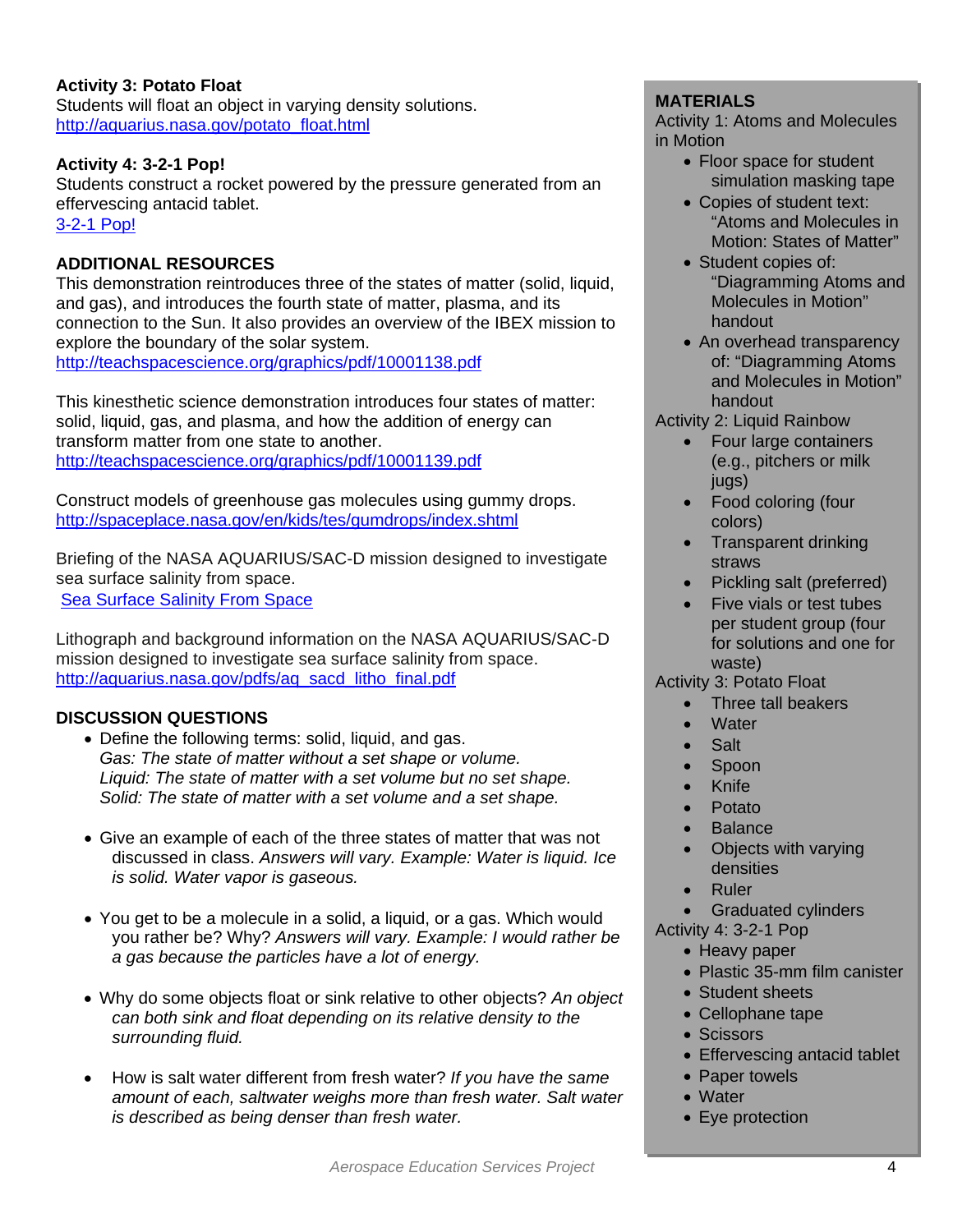- Would the Earth be different if the oceans contained fresh water? *Yes. Salinity influences the density of ocean water along with heating and cooling. Circulation in the ocean depends in part on differences in density of the water.*
- What will happen if four liquids, each a different color and density, are poured together? *These buoyancy differences can result in the separation of water into layers (stratification).*
- What is density a measure of? *An object's density is determined by comparing its mass to its volume.*
- Why is density important to life in the ocean? *Many marine organisms use density currents for migration, reproduction, and feeding.*
- How does temperature affect the density of water? *An increase in the temperature of water decreases its density. Conversely, a decrease in the temperature of water increases its density.*
- What is the relationship between sea surface temperature, ocean circulation, and climate change? *Surface winds drive currents in the upper ocean. Deep below the surface, however, ocean circulation is primarily driven by changes in seawater density, which is determined by salinity and temperature. Density-controlled circulation is key to transporting heat in the ocean and maintaining Earth's climate. In Earth's "water cycle," water circulates from the ocean to the atmosphere to the land and back again to the ocean. Water moves as a gas (water vapor), liquid (rain), and solid (snow and ice) through the cycle. Exchanges between the ocean and atmosphere are a major component, with approximately 86% of global evaporation and 78% of global precipitation occurring over the ocean.*
- How can studying the density of sea surface water help us make climate predictions? *Data from Aquarius will allow scientists to see how freshwater moves between the ocean and the atmosphere as a result of rainfall, evaporation, ice melt, and river runoff. These data will improve global "water cycle budget" estimates over the ocean, where the majority of global precipitation and evaporation occurs. Accurate data will also be used to improve computer models to better resolve how climate, ocean circulation, and the water cycle are connected and thereby improve climate prediction.*

## **ASSESSMENT ACTIVITIES**

The student activity sheet for the first activity can be found at

http://genesismission.jpl.nasa.gov/educate/scimodule/heat/index.html in the left column under the heading "Atoms and Molecules in Motion." Also, the aforementioned handout "Diagramming Atoms and Molecules in Motion" may be used as a formative assessment.

For the Liquid Rainbow activity and the Potato Float demonstration in the third activity, the assessment falls in a whole and/or collaborative group discussions with regard to questions about density, salinity, mass, and volume. Sample topics in the lesson write-ups found at http://aquarius.nasa.gov/potato float.html and are

- How can knowing the density of solutions be useful in daily life?
- Why is density important to life in the ocean?
- Name examples of high-salinity water and low-to-no-salinity water.
- What happens when rain falls on the ocean?
- How will NASA's Aquarius Mission help us monitor how ocean salinity affects climate change?

For the fourth activity on rocketry, students are expected to explain how the states of matter of substances used interact to power the rocket.